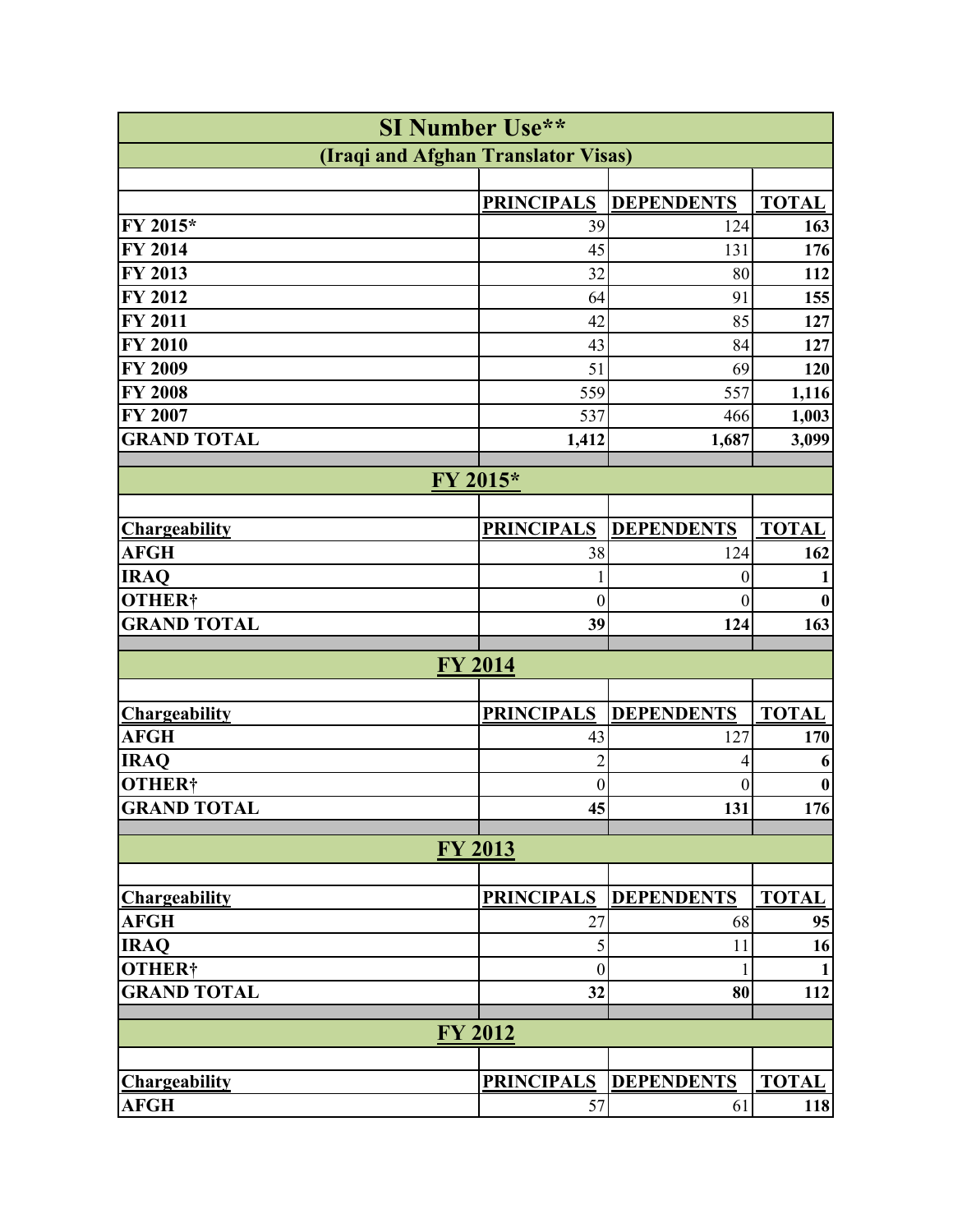| <b>IRAQ</b>                         | $\overline{7}$         | 29                           | 36                  |  |  |
|-------------------------------------|------------------------|------------------------------|---------------------|--|--|
| <b>OTHER†</b>                       | $\boldsymbol{0}$       |                              | $\mathbf{1}$        |  |  |
| <b>GRAND TOTAL</b>                  | 64                     | 91                           | 155                 |  |  |
|                                     |                        |                              |                     |  |  |
| <b>FY 2011</b>                      |                        |                              |                     |  |  |
| <b>Chargeability</b>                | <b>PRINCIPALS</b>      | <b>DEPENDENTS</b>            | <b>TOTAL</b>        |  |  |
| <b>AFGH</b>                         | 34                     | 53                           | 87                  |  |  |
| <b>IRAQ</b>                         | 8                      | 32                           | 40                  |  |  |
| OTHER†                              | $\boldsymbol{0}$       | $\overline{0}$               | $\boldsymbol{0}$    |  |  |
| <b>GRAND TOTAL</b>                  | 42                     | 85                           | 127                 |  |  |
|                                     |                        |                              |                     |  |  |
| <b>FY 2010</b>                      |                        |                              |                     |  |  |
|                                     |                        |                              |                     |  |  |
| <b>Chargeability</b>                | <b>PRINCIPALS</b>      | <b>DEPENDENTS</b>            | <b>TOTAL</b>        |  |  |
| <b>AFGH</b>                         | 30                     | 43                           | 73                  |  |  |
| <b>IRAQ</b>                         | 13                     | 40                           | 53                  |  |  |
| <b>OTHER†</b><br><b>GRAND TOTAL</b> | $\boldsymbol{0}$<br>43 | 84                           | $\mathbf{1}$<br>127 |  |  |
|                                     |                        |                              |                     |  |  |
| <b>FY 2009</b>                      |                        |                              |                     |  |  |
|                                     |                        |                              |                     |  |  |
|                                     |                        |                              |                     |  |  |
| <b>Chargeability</b>                | <b>PRINCIPALS</b>      | <b>DEPENDENTS</b>            | <b>TOTAL</b>        |  |  |
| <b>AFGH</b>                         | 21                     | 30                           | 51                  |  |  |
| <b>IRAQ</b>                         | 30                     | 38                           | 68                  |  |  |
| <b>OTHER†</b>                       | $\boldsymbol{0}$       |                              | 1                   |  |  |
| <b>GRAND TOTAL</b>                  | 51                     | 69                           | 120                 |  |  |
|                                     |                        |                              |                     |  |  |
| <b>FY 2008</b>                      |                        |                              |                     |  |  |
|                                     |                        | <b>PRINCIPALS DEPENDENTS</b> | <b>TOTAL</b>        |  |  |
| <b>Chargeability</b><br><b>AFGH</b> | 206                    | 220                          | 426                 |  |  |
| <b>IRAQ</b>                         | 353                    | 327                          | 680                 |  |  |
| <b>OTHER†</b>                       | $\boldsymbol{0}$       | 10                           | 10                  |  |  |
| <b>GRAND TOTAL</b>                  | 559                    | 557                          | 1,116               |  |  |
|                                     |                        |                              |                     |  |  |
| <b>FY 2007</b>                      |                        |                              |                     |  |  |
|                                     |                        |                              |                     |  |  |
|                                     |                        |                              |                     |  |  |
| <b>Chargeability</b>                | <b>PRINCIPALS</b>      | <b>DEPENDENTS</b>            | <b>TOTAL</b>        |  |  |
| <b>AFGH</b><br><b>IRAQ</b>          | 100<br>437             | 69<br>387                    | 169<br>824          |  |  |